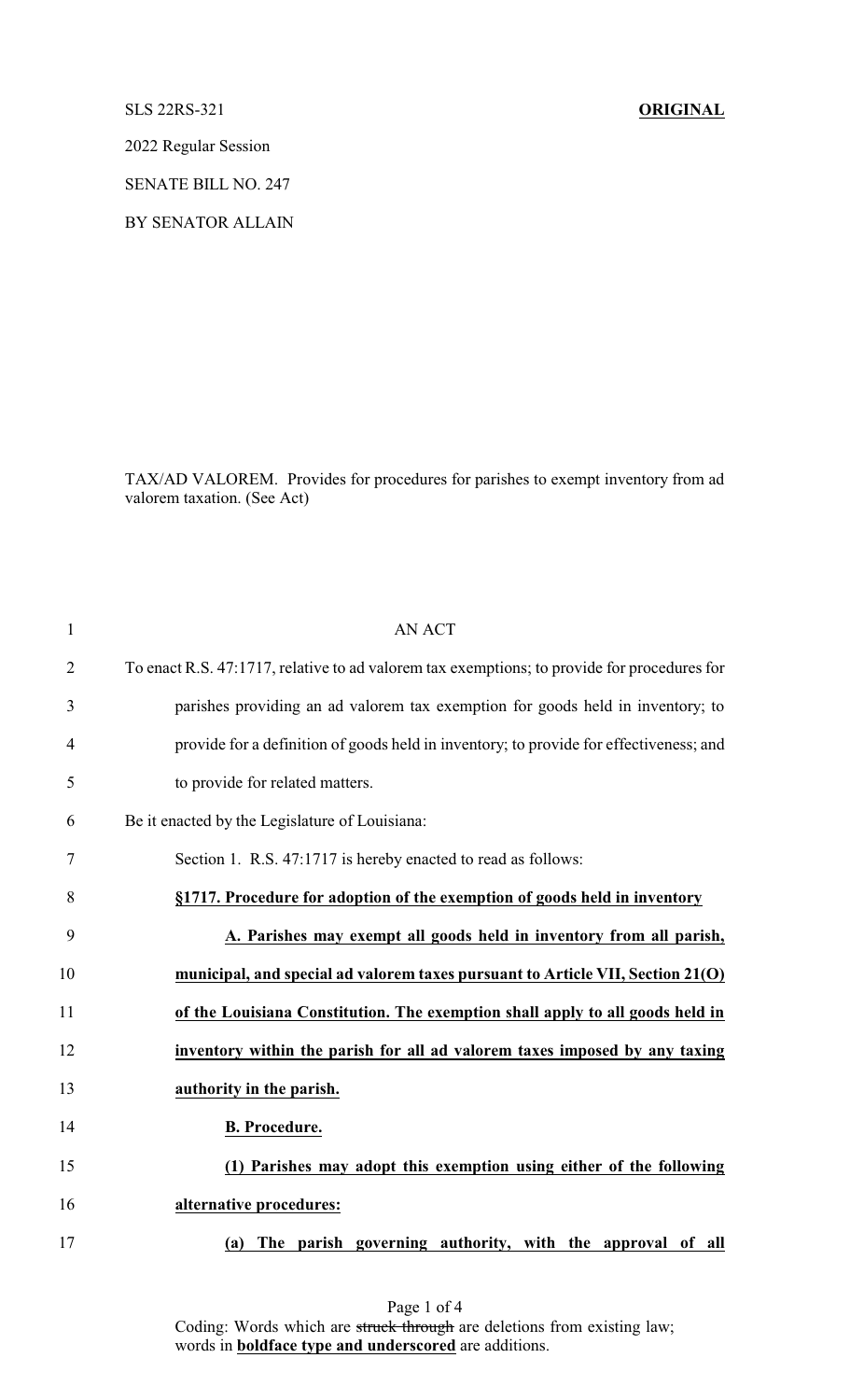| $\mathbf{1}$   | municipalities in the parish, adopts the exemption by ordinance. Before a vote   |
|----------------|----------------------------------------------------------------------------------|
| $\overline{2}$ | by the parish governing authority on the exemption ordinance, the parish         |
| 3              | governing authority shall publish the proposed ordinance in the official journal |
| $\overline{4}$ | of the parish for not less than thirty days before the exemption will become     |
| 5              | effective and shall hold not less than one public hearing on the proposed        |
| 6              | exemption during that thirty-day period.                                         |
| 7              | (b) The parish governing authority adopts the exemption by ordinance             |
| 8              | and a proposition authorizing the exemption is approved by a majority of the     |
| 9              | qualified electors of the parish voting at an election held for that purpose.    |
| 10             | (2) If approved, the exemption provided by Article VII, Section 21(O) of         |
| 11             | the Louisiana Constitution and this Section shall exempt all goods held in       |
| 12             | inventory within the parish for all ad valorem taxes imposed by any taxing       |
| 13             | authority in the parish.                                                         |
| 14             | (3) Once made, the exemption for all goods held in inventory within the          |
| 15             | parish from ad valorem taxation shall not be revoked except by an act of the     |
| 16             | legislature by a two-thirds vote of the elected members of each house.           |
| 17             | C. (1) For purposes of this Section, "goods held in inventory" includes          |
| 18             | the following:                                                                   |
| 19             | (a) Goods or commodities awaiting sale that include but are not limited          |
| 20             | to the merchandise of a retail or wholesale concern, the finished goods of a     |
| 21             | manufacturer, the commodities from farms, mines, and quarries, and goods         |
| 22             | that are used or trade-in merchandise and by-products of a manufacturer.         |
| 23             | (b) Goods or commodities that are in the course of production.                   |
| 24             | (c) Raw materials and supplies that will be consumed in the Louisiana            |
| 25             | manufacturing process.                                                           |
| 26             | (d) Any item of tangible personal property owned by a retailer that is           |
| 27             | available for or subject to a short-term rental and that will subsequently or    |
| 28             | ultimately be sold by the retailer. For purposes of this Paragraph,"short-term   |
| 29             | rental" means a rental of an item of tangible personal property for a period of  |

Page 2 of 4 Coding: Words which are struck through are deletions from existing law; words in **boldface type and underscored** are additions.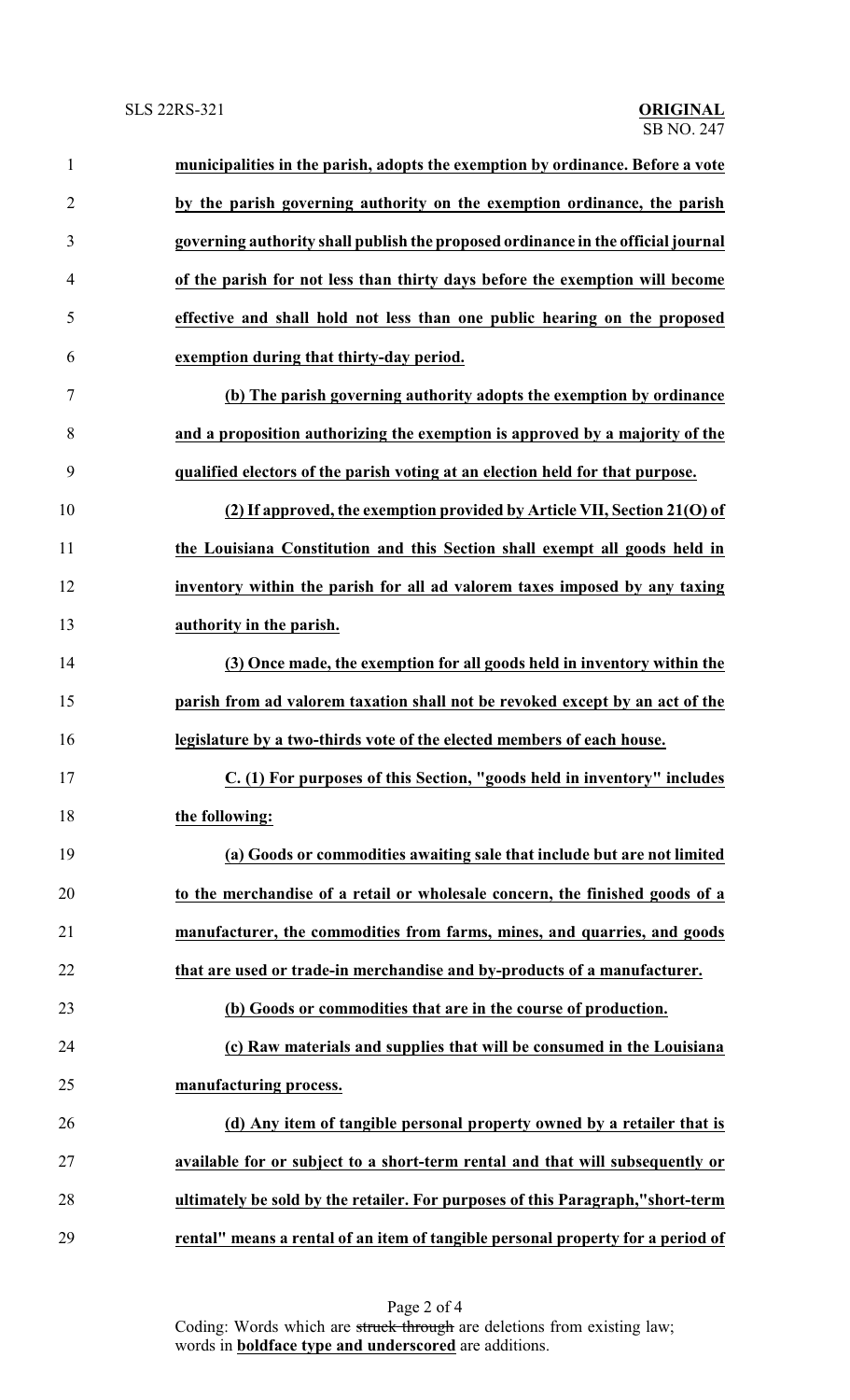| $\mathbf{1}$   | less than three hundred sixty-five days, for an undefined period, or under an             |  |
|----------------|-------------------------------------------------------------------------------------------|--|
| $\mathbf{2}$   | open-ended agreement.                                                                     |  |
| $\mathfrak{Z}$ | (2) Except as provided in Subparagraph (1)(d) of this Subsection, "goods                  |  |
| $\overline{4}$ | held in inventory" shall not include items that would otherwise be considered             |  |
| 5              | inventory at any time following the initial lease by the taxpayer of such items,          |  |
| 6              | items that would otherwise be considered inventory any time after the taxpayer            |  |
| $\tau$         | has commenced depreciating the item on the taxpayer's federal tax return, or              |  |
| $8\,$          | items that have been subject to use by the taxpayer when owned for more than              |  |
| 9              | eighteen months.                                                                          |  |
| 10             | D. The exemption provided in Article VII, Section 21(F) of the Louisiana                  |  |
| 11             | Constitution for manufacturing establishments and the exemption provided in               |  |
| 12             | Article VII, Section 21(I) of the Louisiana Constitution for inventory held by            |  |
| 13             | distribution centers shall not apply to any parish that exempts goods held in             |  |
| 14             | inventory from ad valorem taxation pursuant to this Section.                              |  |
| 15             | Section 2. This Act shall take effect and become operative if and when the proposed       |  |
| 16             | amendment to add Article VII, Section 21(O) of the Constitution of Louisiana contained in |  |
| 17             | the Act which originated as Senate Bill No. __ of this 2022 Regular Session of the        |  |
| 18             | Legislature is adopted at the statewide election to be held on November 8, 2022, and      |  |
| 19             | becomes effective.                                                                        |  |
|                |                                                                                           |  |

The original instrument and the following digest, which constitutes no part of the legislative instrument, were prepared by Leonore Heavey.

| SB 247 Original |
|-----------------|
|                 |

## DIGEST 2022 Regular Session Allain

Present law provides that all property is subject to ad valorem tax unless specifically exempted including goods held in inventory.

Proposed law authorizes parishes to exempt all inventory held by all taxpayers from all ad valorem taxation in the parish.

Proposed law provides two alternative procedures for the adoption of the exemption for goods held in inventory:

(1) The parish governing authority, with the approval of all municipalities, adopts the exemption ordinance after publication of the proposed ordinance in the parish's official journal 30 days before the proposed effective date and a minimum of one public hearing during the 30-day period.

## Page 3 of 4

Coding: Words which are struck through are deletions from existing law; words in **boldface type and underscored** are additions.